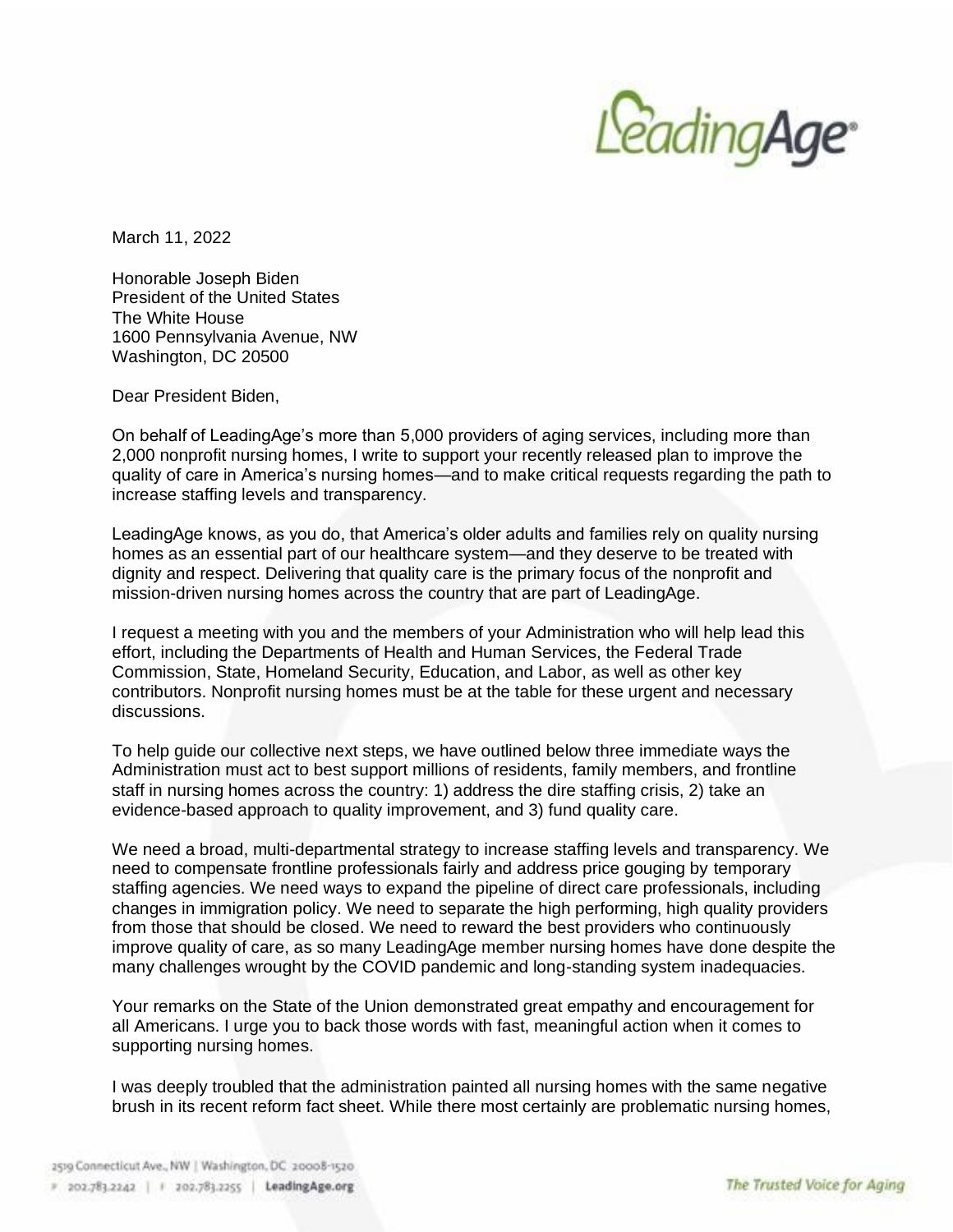there are also those that provide outstanding care—and have done so throughout the unimaginable and heartbreaking events of the past two years. Providers and their frontline staff have gone to extraordinary lengths at great personal cost to protect residents and help them stay socially connected and as independent as possible. Providers and their staff feel attacked and abandoned by the implication in the initiative that nursing homes bear responsibility for the devastating impact of the pandemic. Please acknowledge in future communications the deep commitment to care and quality demonstrated everyday by so many nursing homes across the country.

All nursing homes are not the same. The hallmarks of nonprofit nursing homes are higher-than -average staffing levels, transparency of ownership and finances, and an unwavering commitment to providing excellent care for the residents they serve and their family members. By focusing on the poorest performers in the initiative, we miss the opportunity to observe and build on what is working for the best performers.

The COVID-19 pandemic exacerbated long-standing systemic problems that have existed for decades. Many nonprofit nursing homes are in deep debt two years into the pandemic, and more than a few have closed or been sold.

Medicaid, the dominant payer of long-term care services, doesn't fully cover nursing homes' cost of care in most states. For example, a recent study found that rates in Pennsylvania are \$86.23 per day lower than the cost of providing care (Pennsylvania Medicaid Funding Shortfall [for Nursing Facilities, March 2022\)](https://www.leadingagepa.org/docs/default-source/advocacy-policy/rkl). New regulations and increased enforcement, even with the best intentions, just can't change the math.

Quality of care and staffing work hand-in-hand—and neither can be achieved without sufficient funding. The federal government and its state partners share the responsibility for inadequate funding, low staff wages, and failure to measure and improve quality using the most robust evidence.

LeadingAge proposes this initial list of specific steps to achieve real reform.

## **ADDRESS THE URGENT STAFFING CRISIS**

The best approach recognizes the heroes that stayed in their frontline positions through the terrible challenges of the past two years—not blames and punishes them, driving them out of jobs in nursing homes. They are exhausted but remain committed to the people they serve. They should be celebrated and paid fairly.

Most providers report severe staffing shortages, and the majority of posted certified nurse aides (CNA) positions remain unfilled. LeadingAge nursing home members cannot and will not accept residents when the have insufficient staff to provide quality care. To help fill the gaps, most providers are relying heavily on temporary staffing agencies to continue serving current residents—a short-term stopgap that does not strengthen quality and costs as much as four times more than permanent employees.

Your Administration must do everything possible, including working with Congress, to expand the pipeline of qualified applicants with support for training programs and immigration reforms. Mandating increased staffing ratios is little more than rhetoric without more qualified people to fill those open jobs and adequate reimbursement to pay them living wages. Punishing providers with more citations of deficiency and fines will not produce results. In fact, it could worsen outcomes for residents.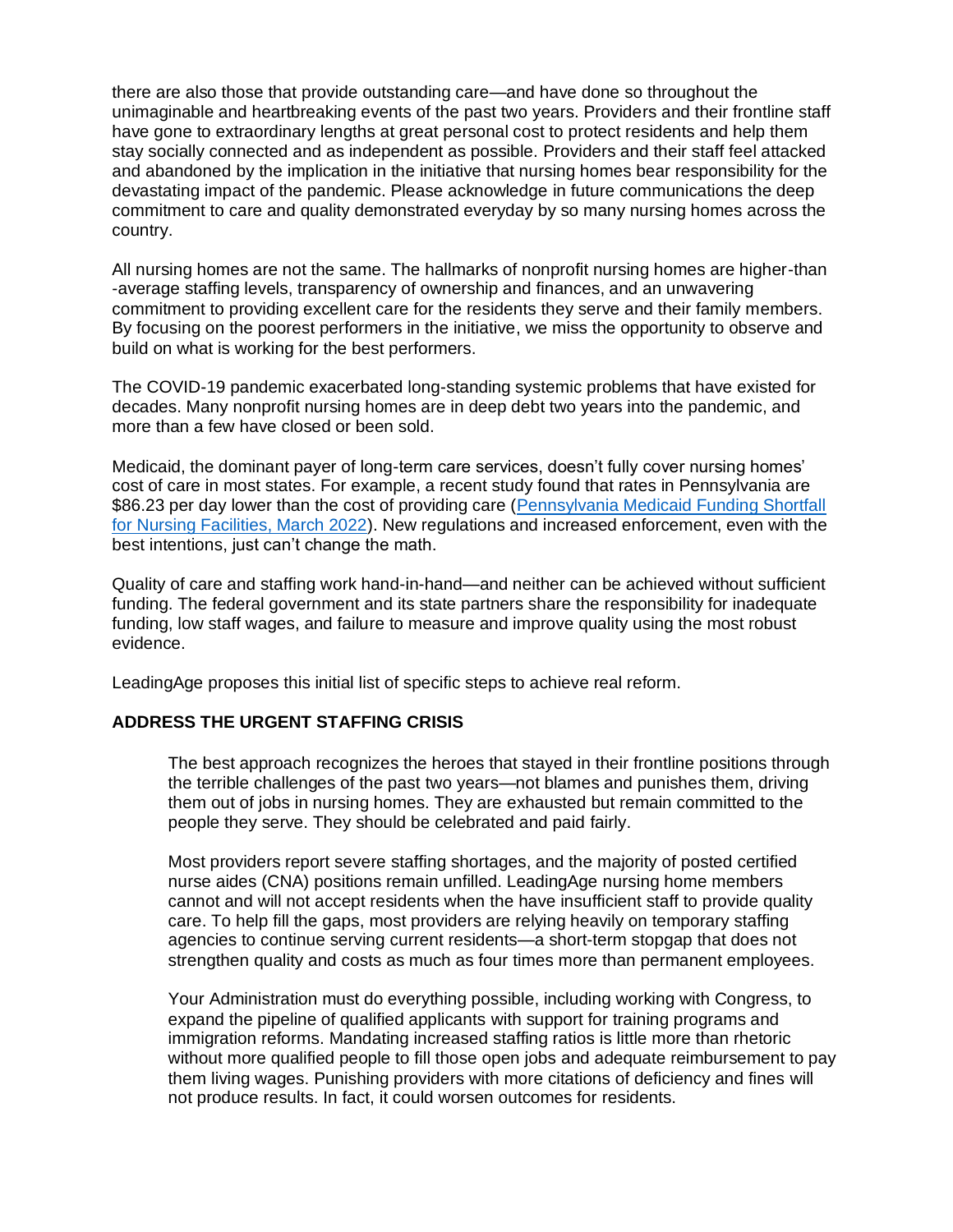Better solutions might include:

- Compensate frontline staff fairly. Take immediate steps to increase reimbursement to providers so they, in turn, can afford to increase wages for frontline staff, including CNAs, dietary workers and maintenance staff. This can be accomplished with FMAP increases for nursing home care and requirements that states reimburse for the cost of care. LeadingAge members are ready to pass increases directly through to staff.
- Expand the pipeline of applicants seeking meaningful careers in aging services with training and apprenticeship programs like those that already exist in the Departments of Education and Labor. Offer career ladders and lattices to help people stay in the field and continue doing the work they love.
- Make immediate changes in immigration policy to allow foreign nursing staff hired by long-term care communities to get to the United States as quickly as possible. Waits of six months to two years are unacceptable for professionals who are already trained and hired—especially when shortages are so dire and the White House is committed to increased staffing and quality improvement. For example, your Administration could allow expedited virtual interviews for nurses coming here to work in nursing homes. We stand ready to offer a range of immigration changes that will support nursing home staffing that could be undertaken by the Departments of State and Homeland Security, and by Congress.
- Take steps to address price gouging by temporary staffing agencies. Nursing home providers have gone deep into debt maintaining staffing levels to care for current residents, and many have been forced to stop accepting new residents. Temporary staffing agencies should not be allowed to charge exorbitant rates to nursing homes—whose dollars are principally drawn from Medicaid and Medicare.

## **APPLY EVIDENCE-BASED QUALITY IMPROVEMENT AND MEASUREMENT**

Over the past 45 years, policymakers have dumped dollars into more enforcement and regulations—without achieving the result of increased quality for nursing home residents. Why continue farther down that failed path, when everything we know about improving quality, much of it from research and practice by Quality Improvement Organizations (QIOs), points in the opposite direction?

The science of quality improvement is based on expert observation, data analysis, and strategic and intentional action, and QIO leaders know that punishment should be reserved for poor performers. Motivated, committed, high-performing nursing homes get even better with expert consultation and help. Identifying non-life-threatening problems and then removing money (in the form of fines) from nursing homes is more likely to yield declines in quality, not improvements.

We urge reforms that will separate out the high-performing, high-quality, dedicated providers from those that should be closed. For example, inspecting and surveying consistently excellent nursing homes that have not changed ownership on the same schedule as poorly performing homes is a bad use of limited enforcement resources. Failure to separate the good from the bad results in approaches that drag all nursing homes through these same burdensome compliance steps, at added cost. These